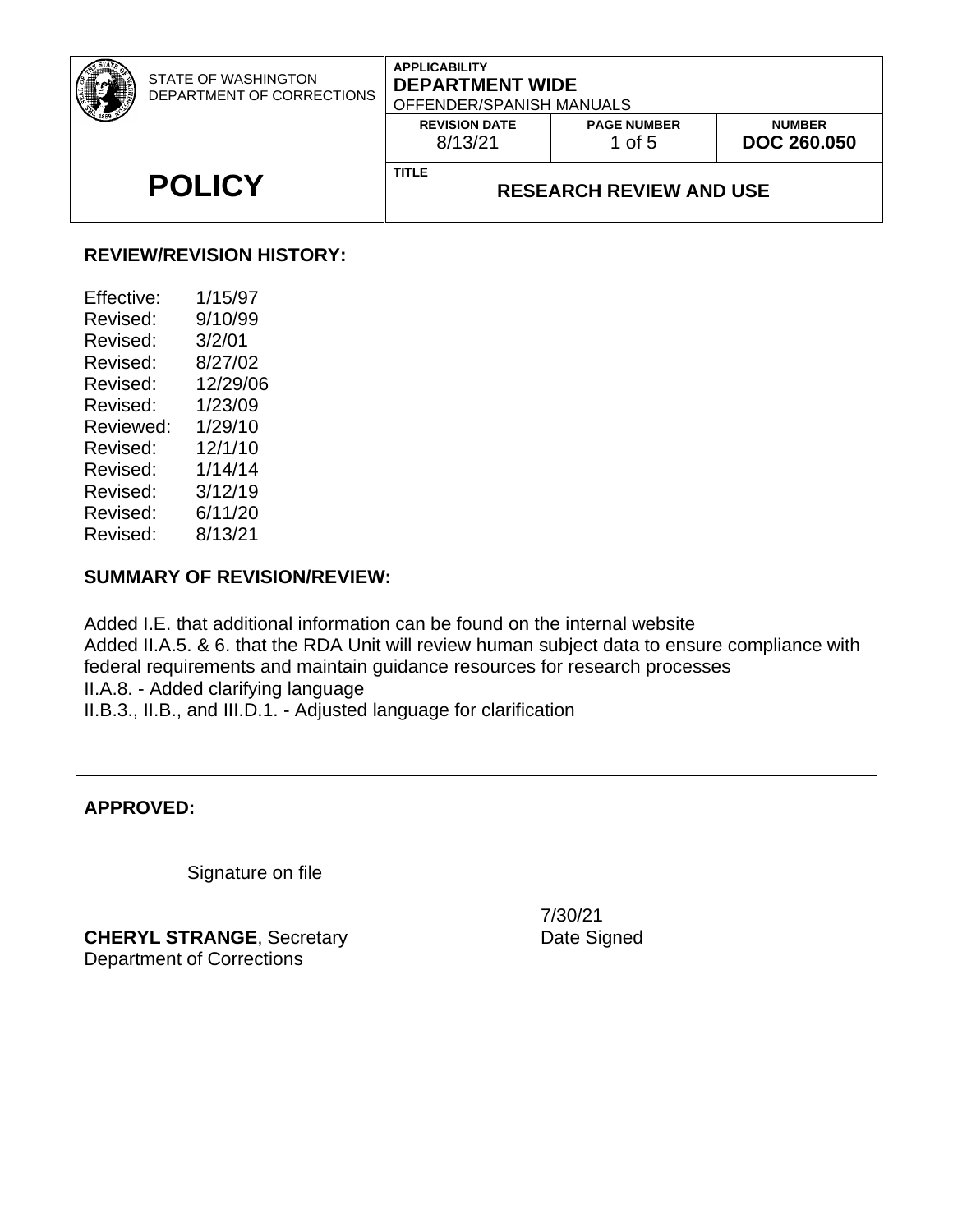| STATE OF WASHINGTON<br>DEPARTMENT OF CORRECTIONS | <b>APPLICABILITY</b><br><b>DEPARTMENT WIDE</b><br>OFFENDER/SPANISH MANUALS |                              |                                     |
|--------------------------------------------------|----------------------------------------------------------------------------|------------------------------|-------------------------------------|
|                                                  | <b>REVISION DATE</b><br>8/13/21                                            | <b>PAGE NUMBER</b><br>2 of 5 | <b>NUMBER</b><br><b>DOC 260,050</b> |
| <b>POLICY</b>                                    | <b>TITLE</b><br><b>RESEARCH REVIEW AND USE</b>                             |                              |                                     |

# **REFERENCES:**

DOC 100.100 is hereby incorporated into this policy; **RCW 42.48;** DOC 200.065 Grant Administration; DOC 220.010 Contracts; [45 CFR 46;](http://www.hhs.gov/ohrp/humansubjects/guidance/45cfr46.html) US Department of Health and Human [Services Federal-wide Assurance \(FWA\) for the Protection of Human Subjects](https://www.hhs.gov/ohrp/register-irbs-and-obtain-fwas/fwas/fwa-protection-of-human-subjecct/index.html)

# **POLICY:**

- I. The Department has established guidelines and procedures for research projects and use of Department data (e.g., Personal Health Information (PHI), Personally Identifiable Information (PII), administrative).
- II. The Department has established and maintains a partnership with the Office for Human Research Protections of the Department of Health and Human Services to safeguard the rights and welfare of individuals subject to research under the Department's jurisdiction or its employees/contract staff/volunteers, or whose personal records are disclosed for research purposes.
	- A. The Washington State Institutional Review Board (WSIRB) is the designated institutional review board for the Department per RCW 42.48, providing regulatory review, approval, and oversight of research.

# **DIRECTIVE:**

- I. General Requirements
	- A. Research projects, including external projects, must align with and support the Department's programs, services, operations, mission, and/or strategic goals, and comply with state and federal guidelines and standard scientific rigor (e.g., thorough, appropriate, methodical).
		- 1. Permission to conduct research may be rescinded, suspended, or denied if activities are inconsistent with those approved or are in violation of state or federal law, an established contract, or Department policy. Violations may result in notification to the WSIRB and/or sponsoring institution.
	- B. No facility/office or unit (e.g., Research and Data Analytics (RDA) Unit, contractors, volunteers, anyone representing the Department) will permit or participate in research without appropriate approval(s).
	- C. Incarcerated individuals participating in outside research may continue participation in research as long as it is compliant with current Department policies and state and federal guidelines.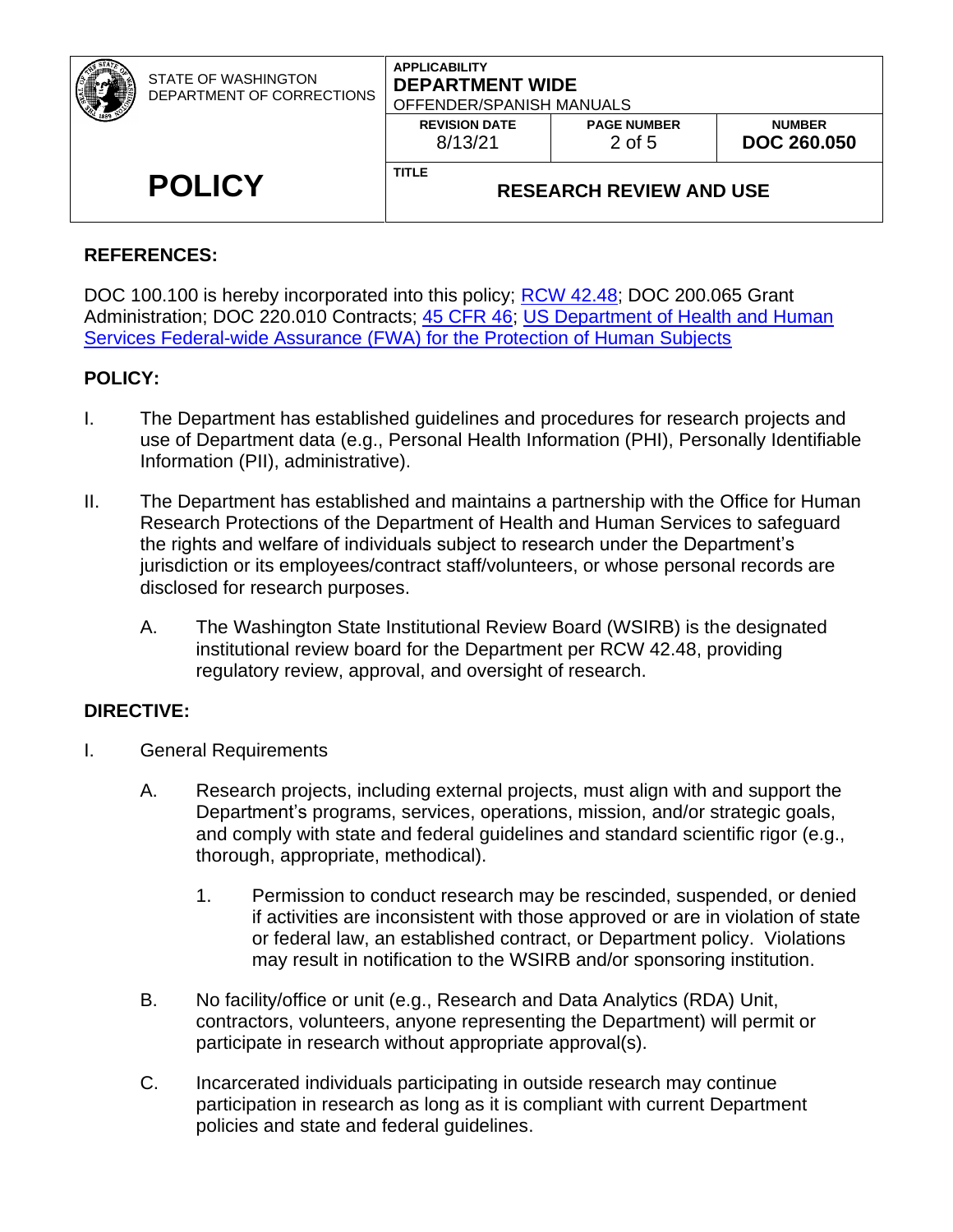STATE OF WASHINGTON DEPARTMENT OF CORRECTIONS

#### **APPLICABILITY DEPARTMENT WIDE** OFFENDER/SPANISH MANUALS

| <b>POLICY</b> | <b>TITLE</b>                                                | <b>RESEARCH REVIEW AND USE</b> |                                     |
|---------------|-------------------------------------------------------------|--------------------------------|-------------------------------------|
|               | OFFENDER/SPANISH MANUALS<br><b>REVISION DATE</b><br>8/13/21 | <b>PAGE NUMBER</b><br>3 of 5   | <b>NUMBER</b><br><b>DOC 260.050</b> |

- D. Upon request, persons conducting research will provide documentation that the research is approved and authorized.
- E. Employees/contract staff may find more information and resources on the Research and Data Analytics page on the Department's internal website.
- II. General Responsibilities
	- A. The RDA Unit will:
		- 1. Identify research gaps and establish strategic research plans aligned with Department needs.
		- 2. Conduct research aligned with Department priorities.
		- 3. Coordinate, track, collaborate, and assist in external and internal research projects and data requests.
		- 4. Provide consultation on scope, protocols, questions, methodology, data variables, timeline, and proposed deliverables (e.g., presentations, reports, debriefs, analyses, manuscripts).
		- 5. Review Department human subject data and research requests to determine if WSIRB review is required and ensure compliance with federal and state research regulatory and reporting requirements.
		- 6. Maintain a research guide, procedures, and checklists to guide and document the research review and determination processes.
		- 7. Establish and maintain contracts per DOC 220.010 Contracts.
			- a. Data variables must be specified in data share agreements.
			- b. Research activities and protocols must be established and specified in contracts.
		- 8. Review RDA reports, presentations, and contract deliverables before publication or dissemination.
	- B. The Research Review Committee (RRC), chaired by the RDA Director/designee, will consist of representatives from each division and:
		- 1. Review and prioritize proposals for research, including research proposed in grant applications that require use of or access to Department resources.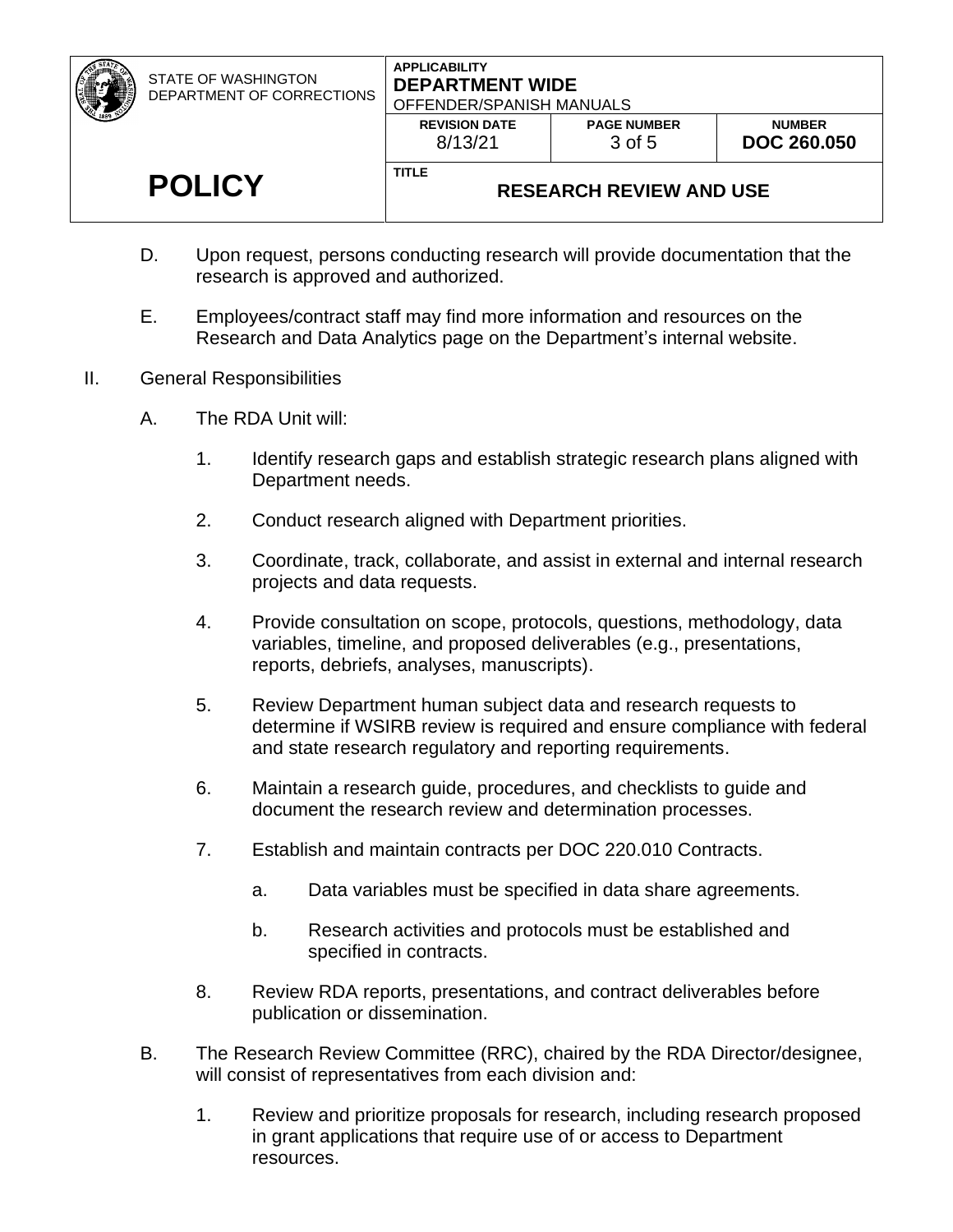| STATE OF WASHINGTON<br>DEPARTMENT OF CORRECTIONS | <b>APPLICABILITY</b><br><b>DEPARTMENT WIDE</b><br>OFFENDER/SPANISH MANUALS |                              |                                     |
|--------------------------------------------------|----------------------------------------------------------------------------|------------------------------|-------------------------------------|
|                                                  | <b>REVISION DATE</b><br>8/13/21                                            | <b>PAGE NUMBER</b><br>4 of 5 | <b>NUMBER</b><br><b>DOC 260,050</b> |
| <b>POLICY</b>                                    | <b>TITLE</b><br><b>RESEARCH REVIEW AND USE</b>                             |                              |                                     |

- a. Criteria for review include:
	- 1) Feasibility,
	- 2) Scientific rigor,
	- 3) Risk, and
	- 4) Alignment with Department priorities.
- 2. Assess division resources required for completion of proposed research.
- 3. Score each proposal and vote on whether or not it will be recommended to the executive leadership.
- 4. Determine need to review and present projects that only require administrative actions (e.g., extension of contract, modification to WSIRB application).
- III. Requests for Research
	- A. Requests will be reviewed by a designated RDA employee(s). The RDA Unit will determine if the request will move forward based on Department priorities (e.g., legislation, public safety, available resources).
	- B. Research requests require approval from the RRC, executive leadership, and WSIRB. The requester must pay any WSIRB and/or RDA fees.
	- C. Research projects designed and conducted by external researchers and other external partnerships/funding are encouraged.
	- D. Grant partnerships with a research/data component must be coordinated with the RDA Unit to ensure available resources and to determine the timeline and associated costs.
		- 1. Research/data components funded by a grant will only be accepted with appropriate approvals.
		- 2. Grants will be approved and implemented per DOC 200.065 Grant Administration.
- IV. Research Participation
	- A. Research involving individuals in total/partial confinement must comply with the requirements outlined in 45 CFR 46.
	- B. Medical experiments, pharmaceutical testing, and cosmetic research are prohibited.